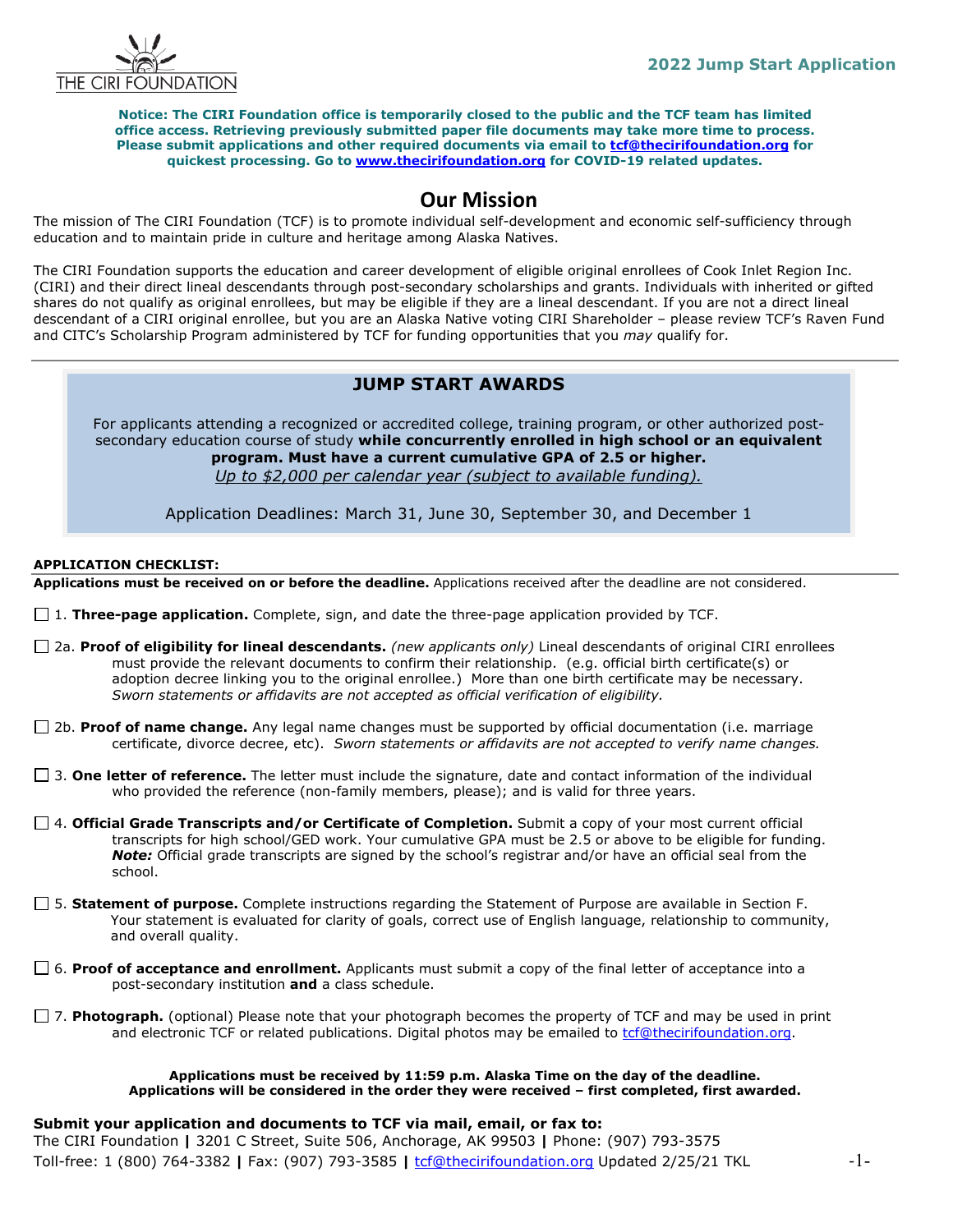

| A. ELIGIBILITY |                                                                       | Name:                                                    |  |  |
|----------------|-----------------------------------------------------------------------|----------------------------------------------------------|--|--|
|                | I am a direct lineal descendant of this<br>original enrollee of CIRI: | What is your relationship to the original enrollee:      |  |  |
|                | <b>Name</b> (Last, First, M.I.):                                      | Parent<br>Grandparent<br>Great-Grandparent               |  |  |
|                | Other Last Names Used by the original enrollee (if applicable):       | Great-Great Grandparent<br>Great-Great-Great Grandparent |  |  |

#### **B. PERSONAL DATA**

| 2  | Name (Last, First, M.I.)                                                                                                                                                   |                                                    |                          | Other Last Names Used (if applicable)                                                         |  |  |  |
|----|----------------------------------------------------------------------------------------------------------------------------------------------------------------------------|----------------------------------------------------|--------------------------|-----------------------------------------------------------------------------------------------|--|--|--|
| 3  | Mailing Address (correspondence will be mailed here)                                                                                                                       |                                                    |                          | E-mail Address (correspondence will be emailed here)                                          |  |  |  |
| 4  | City                                                                                                                                                                       | <b>State</b>                                       | <b>Zip Code</b>          | Tel No.                                                                                       |  |  |  |
| 5  | Date of Birth (month/day/year)                                                                                                                                             | Female Prefer Not to Say Preference<br>$\Box$ Male |                          |                                                                                               |  |  |  |
| 6  | Are you related to a current Board member of The CIRI Foundation? (not Cook Inlet Region, Inc.)<br>If yes, provide their name and your relationship.<br>$\Box$ yes<br>l no |                                                    |                          |                                                                                               |  |  |  |
|    | C. APPLICATION CATEGORY AND DEADLINE                                                                                                                                       |                                                    |                          |                                                                                               |  |  |  |
| 7  | Jump Start Deadlines (please check the deadline you are applying for):                                                                                                     |                                                    |                          |                                                                                               |  |  |  |
|    | □ September 30<br>$\Box$ March 31                                                                                                                                          | $\Box$ June 30                                     | $\Box$ December 1        |                                                                                               |  |  |  |
| 8  | Have you applied to TCF before? $\Box$ No                                                                                                                                  |                                                    | $\Box$ Yes If yes, when? |                                                                                               |  |  |  |
|    | <b>D. EDUCATION LEVEL &amp; COMMUNITY ACTIVITIES</b>                                                                                                                       |                                                    |                          |                                                                                               |  |  |  |
|    | Please check your enrollment status, provide your current school's name and indicated your expected graduation date.                                                       |                                                    |                          |                                                                                               |  |  |  |
| 9  | I am currently enrolled in high school at:<br>$\blacksquare$                                                                                                               |                                                    |                          |                                                                                               |  |  |  |
|    | Expected high school graduation date (mm/yyyy):                                                                                                                            |                                                    |                          |                                                                                               |  |  |  |
| 10 |                                                                                                                                                                            |                                                    |                          | Recent community/volunteer activities, honors, awards, or accomplishments (if none, put n/a): |  |  |  |

## **Applications must be received by 11:59 p.m. Alaska Time on the day of the deadline. Applications will be considered in the order they were received – first completed, first awarded.**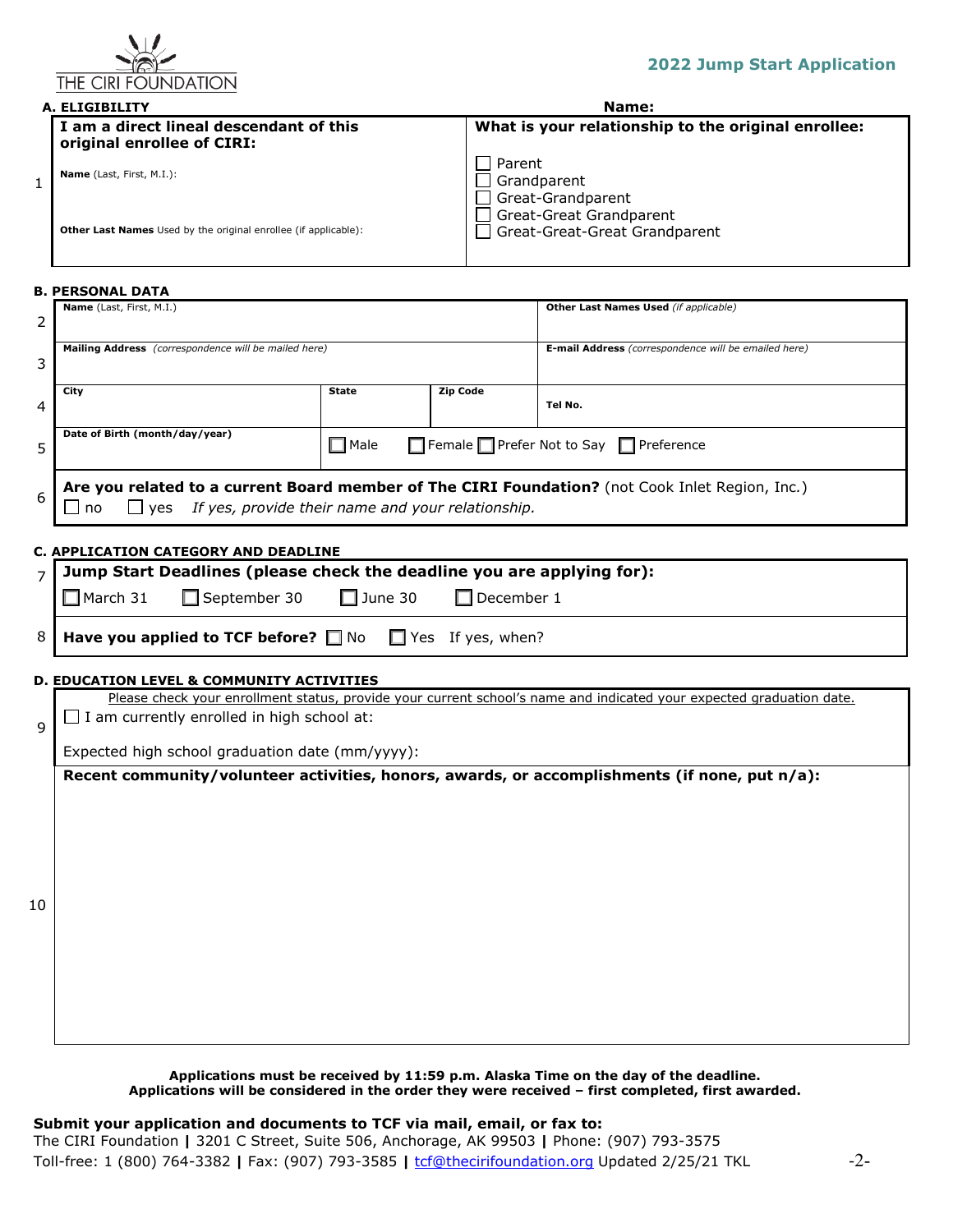

# **2022 Jump Start Application**

# **E. EDUCATION PLANS** Name:

| 11       | Name of School (where you will be enrolled in post-secondary credits) If awarded, this is where the check is mailed to                                                                                                                                                                                                                                                                                                                                                                                                                                                                                                                                                                                                                                                                                                                                                                                                                                                                                                                                                                                                                                                                                                                                                               |                                                                                                                                                      |                                                                         |                                                                                                    |                                                                                                                                                                                                                                                                            |  |
|----------|--------------------------------------------------------------------------------------------------------------------------------------------------------------------------------------------------------------------------------------------------------------------------------------------------------------------------------------------------------------------------------------------------------------------------------------------------------------------------------------------------------------------------------------------------------------------------------------------------------------------------------------------------------------------------------------------------------------------------------------------------------------------------------------------------------------------------------------------------------------------------------------------------------------------------------------------------------------------------------------------------------------------------------------------------------------------------------------------------------------------------------------------------------------------------------------------------------------------------------------------------------------------------------------|------------------------------------------------------------------------------------------------------------------------------------------------------|-------------------------------------------------------------------------|----------------------------------------------------------------------------------------------------|----------------------------------------------------------------------------------------------------------------------------------------------------------------------------------------------------------------------------------------------------------------------------|--|
| 12       | <b>Financial Aid Office Address</b>                                                                                                                                                                                                                                                                                                                                                                                                                                                                                                                                                                                                                                                                                                                                                                                                                                                                                                                                                                                                                                                                                                                                                                                                                                                  |                                                                                                                                                      |                                                                         |                                                                                                    | Tel No.                                                                                                                                                                                                                                                                    |  |
| 13       | City                                                                                                                                                                                                                                                                                                                                                                                                                                                                                                                                                                                                                                                                                                                                                                                                                                                                                                                                                                                                                                                                                                                                                                                                                                                                                 |                                                                                                                                                      | <b>State</b>                                                            | <b>Zip Code</b>                                                                                    |                                                                                                                                                                                                                                                                            |  |
| 14       | <b>Current program</b>                                                                                                                                                                                                                                                                                                                                                                                                                                                                                                                                                                                                                                                                                                                                                                                                                                                                                                                                                                                                                                                                                                                                                                                                                                                               | equivalent program<br>certificate program, please include that information here:)                                                                    |                                                                         |                                                                                                    | $\Box$ a recognized or accredited college, training program, or other authorized post-<br>secondary education course of study while concurrently enrolled in high school or<br>(Additional information - if you are enrolled in a specific program i.e. 2-year degree or a |  |
| 15       |                                                                                                                                                                                                                                                                                                                                                                                                                                                                                                                                                                                                                                                                                                                                                                                                                                                                                                                                                                                                                                                                                                                                                                                                                                                                                      |                                                                                                                                                      |                                                                         |                                                                                                    | Check this box if your program is online, distance-delivery, study abroad, or correspondence.                                                                                                                                                                              |  |
| 16       | Declared major: If declared, what is your field of study:<br>$-OR-$<br>Not enrolled in a specific major                                                                                                                                                                                                                                                                                                                                                                                                                                                                                                                                                                                                                                                                                                                                                                                                                                                                                                                                                                                                                                                                                                                                                                              |                                                                                                                                                      |                                                                         |                                                                                                    |                                                                                                                                                                                                                                                                            |  |
| 17       | Expected date of completion (mm/yyyy):                                                                                                                                                                                                                                                                                                                                                                                                                                                                                                                                                                                                                                                                                                                                                                                                                                                                                                                                                                                                                                                                                                                                                                                                                                               |                                                                                                                                                      |                                                                         |                                                                                                    |                                                                                                                                                                                                                                                                            |  |
| 18       |                                                                                                                                                                                                                                                                                                                                                                                                                                                                                                                                                                                                                                                                                                                                                                                                                                                                                                                                                                                                                                                                                                                                                                                                                                                                                      | <b>Students must have a cumulative GPA of</b><br>My most recent cumulative grade point average (GPA) is:<br>2.5 or above to be eligible for funding. |                                                                         |                                                                                                    |                                                                                                                                                                                                                                                                            |  |
| 19<br>20 | My school calendar is based on:<br>semesters<br>quarters<br>trimesters<br>$\Box$ other (specify time period,<br>weeks, months, year, etc.):<br>I will be enrolled $\Box$ part-time -or - $\Box$ full-time for the term dates noted above on line 19.                                                                                                                                                                                                                                                                                                                                                                                                                                                                                                                                                                                                                                                                                                                                                                                                                                                                                                                                                                                                                                 |                                                                                                                                                      | $\Box$ fall term only<br>spring term only<br>$\Box$ winter/spring terms | I am applying for the term(s):<br>$\Box$ other (specify time period,<br>weeks months, year, etc.): | Term start date (mm/dd/yyyy):<br>Term end date (mm/dd/yyyy):<br>*Note: You cannot apply for courses<br>completed prior to the application deadline.                                                                                                                        |  |
|          |                                                                                                                                                                                                                                                                                                                                                                                                                                                                                                                                                                                                                                                                                                                                                                                                                                                                                                                                                                                                                                                                                                                                                                                                                                                                                      |                                                                                                                                                      |                                                                         |                                                                                                    | *Please immediately send TCF written notification of any schedule or enrollment changes.                                                                                                                                                                                   |  |
| 21       | $\Box$ I understand that I am expected to complete all of the courses and credits for which I receive funding<br>from The CIRI Foundation (check box).<br>PROBATION/INFRACTION POLICY - PLEASE READ CAREFULLY<br>Recipients who do not maintain the Terms of Funding eligibility requirements during the academic term may be in a<br>probation / infraction situation. The first time a student does not maintain the eligibility requirements, he/she will be<br>placed on probation. Students on probation are eligible to receive one (1) term (defined by TCF as the period<br>between the June 1 or December 1 deadlines) of funding. During the probationary term, a student has the<br>opportunity to improve their academic performance to reinstate their eligibility for funding.<br>A student who does not successfully maintain the eligibility requirements at the end of the probationary period will be<br>in an Infraction Status. Students on Infraction Status are ineligible to receive funding for one (1) term (as<br>defined above), and will sit out for one of the two deadlines from the date determined by TCF. Infraction status<br>determination is made after reviewing official transcripts; therefore, timely submission of transcripts is required. |                                                                                                                                                      |                                                                         |                                                                                                    |                                                                                                                                                                                                                                                                            |  |
| 22       |                                                                                                                                                                                                                                                                                                                                                                                                                                                                                                                                                                                                                                                                                                                                                                                                                                                                                                                                                                                                                                                                                                                                                                                                                                                                                      |                                                                                                                                                      |                                                                         |                                                                                                    | CHECK BOX TO INDICATE THAT YOU HAVE READ AND AGREE TO THE PROBATION/INFRACTION POLICY $\rightarrow$                                                                                                                                                                        |  |
|          |                                                                                                                                                                                                                                                                                                                                                                                                                                                                                                                                                                                                                                                                                                                                                                                                                                                                                                                                                                                                                                                                                                                                                                                                                                                                                      |                                                                                                                                                      |                                                                         |                                                                                                    |                                                                                                                                                                                                                                                                            |  |

**Applications must be received by 11:59 p.m. Alaska Time on the day of the deadline. Applications will be considered in the order they were received – first completed, first awarded.**

**Submit your application and documents to TCF via mail, email, or fax to:**  The CIRI Foundation **|** 3201 C Street, Suite 506, Anchorage, AK 99503 **|** Phone: (907) 793-3575 Toll-free: 1 (800) 764-3382 **|** Fax: (907) 793-3585 **|** [tcf@thecirifoundation.org](mailto:tcf@thecirifoundation.org) Updated 2/25/21 TKL -3-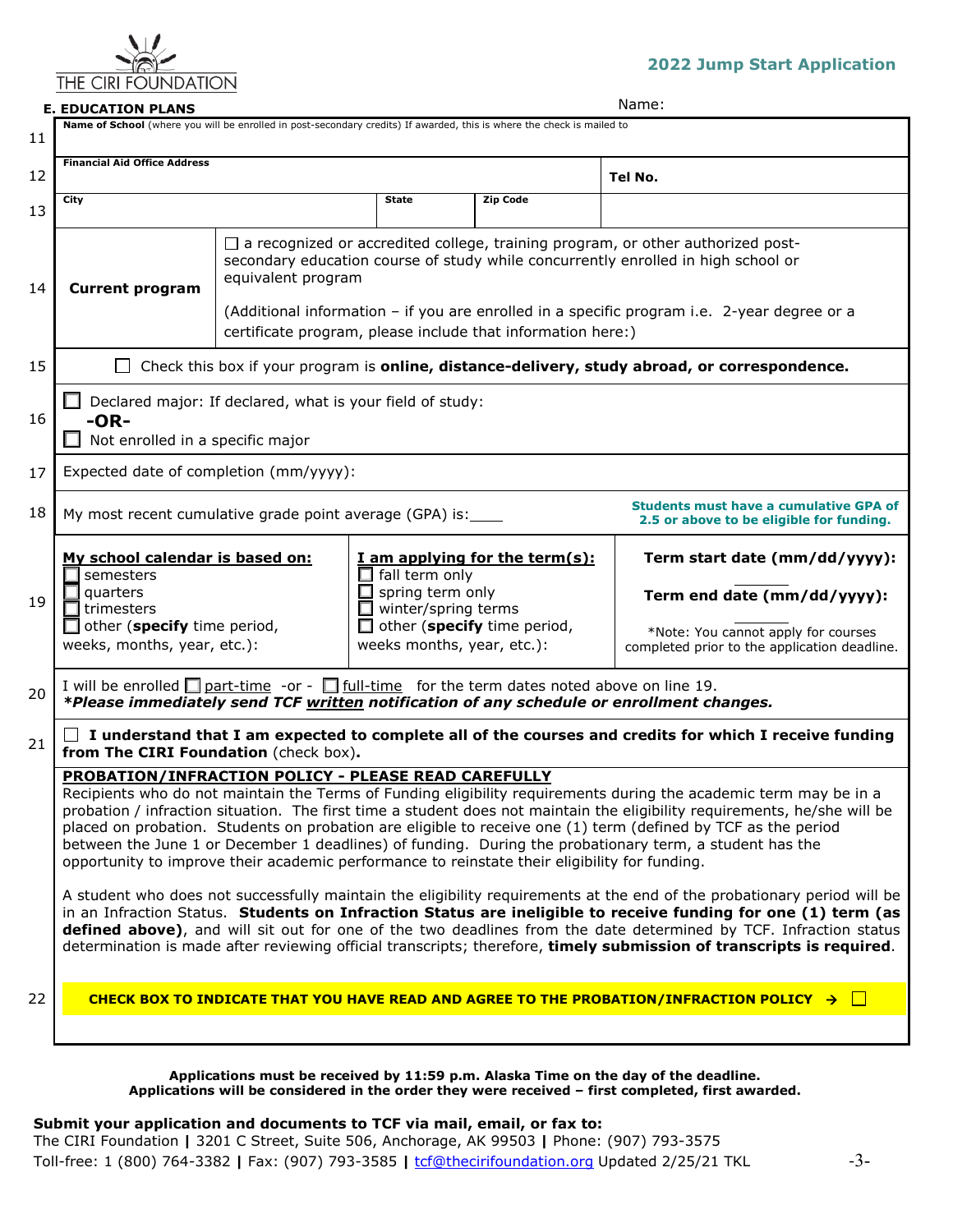

# **2022 Jump Start Application**

# **F. STATEMENT OF PURPOSE Name:** Name:

 23 *▪* New Applicants *(at least 500 words) –* Please attach a statement of purpose which describes your education and career goals. How does your program fit with your education and career plans? How are you currently or plan to, contribute to a positive Alaska Native community? You may attach your personal history and a summary of accomplishments. *▪* Repeat Applicants *(at least 300 words) –* Please attach a statement of purpose updating your education and career goals.

To what extent are you moving toward your goals? What changes might have occurred since your last application and why? What new information do you have about your career and education goals? How are you currently, or plan to, contribute to a positive Alaska Native community? You may attach your summary of recent accomplishments.

## **G. BUDGET**

**Complete your estimate education budget for the term specified on line 19.**  Do not leave any blanks. If the amount is zero, put -0-.

| 24 | While attending school, will you be living in on-campus housing provided by your school? $\Box$ yes<br>⊟ no |                 |                                              |               |  |
|----|-------------------------------------------------------------------------------------------------------------|-----------------|----------------------------------------------|---------------|--|
| 25 | <b>A. EXPENSES</b>                                                                                          | <b>AMOUNT</b>   | <b>B. SOURCES OF FUNDS</b>                   | <b>AMOUNT</b> |  |
|    | Direct academic costs                                                                                       |                 |                                              |               |  |
|    | Tuition                                                                                                     | \$0             | Personal/family contribution to education    | \$ 0          |  |
|    | Student fees                                                                                                | \$ 0            | Tuition waiver                               | \$ 0          |  |
|    | Books & required supplies                                                                                   | \$0             | Veterans Administration aid                  | \$ 0          |  |
|    | Room and meal plan costs $(*)$                                                                              |                 | State/Federal social security                | \$ 0          |  |
|    | On-campus housing                                                                                           | \$ 0            | State/Federal student loans / grants         | \$ 0          |  |
|    | On-campus meal plan                                                                                         | \$ 0            | Other scholarships / grants                  | \$ 0          |  |
|    | Personal expenses (+)                                                                                       |                 | Other tribal scholarships / grants           | \$ 0          |  |
|    | (Maximum \$500 per term)                                                                                    | \$0             | Other (specify):                             | $\bar{5}$ 0   |  |
|    | <b>TOTAL EXPENSES</b>                                                                                       | $\frac{1}{2}$ 0 | <b>TOTAL SOURCES OF FUNDS</b>                | \$ 0          |  |
|    |                                                                                                             |                 | AMOUNT NEEDED=(TOTAL EXPENSES - TOTAL FUNDS) | \$0           |  |

### ♣ **Only students living in school-provided, on-campus housing are eligible to use award funds toward room/meal plan costs.**

♦ Examples of Personal Expenses include, but are not limited to, off-campus housing, meals, transportation, and childcare.

#### **H. STATEMENT OF CORRECTNESS, UNDERSTANDING, AND AUTHORIZATION**

## **By signing this statement, I acknowledge that I have read and agree to the funding guidelines and terms specified below:**

- 1. To the best of my knowledge, the information in this application is true, correct and complete.
- 2. It is my responsibility not that of The CIRI Foundation (board or staff) or any other party (e.g. parent, spouse, academic advisor) – to obtain and submit the necessary application materials on or before the deadline to receive consideration for any award.
- 3. This application does not obligate The CIRI Foundation to award an education scholarship or grant or to pay any costs incurred in the submission of this application. All decisions made by the Education Awards Committee are final.
- 4. If approved for a scholarship or grant, I agree to abide by the terms and conditions of the award. If, for any reason, I am unable to use the award for which I am selected, the full amount or any portion thereof is to be refunded to The CIRI Foundation.
- 5. I understand that I am required to complete all courses and credits for which I am funded by The CIRI Foundation.<br>6. All applicant information is kept confidential in accordance with the Family Education Rights and Priv
- 6. All applicant information is kept confidential in accordance with the Family Education Rights and Privacy Act of 1974. Information will not be released to another party, including parents or family members, without having written consent of the applicant.
- 7. I give The CIRI Foundation permission to release, as appropriate, my comments, photo, name, address, e-mail, and telephone number for employment or education referrals and CIRI publications.

26 **SIGNATURE: \_\_\_\_\_\_\_\_\_\_\_\_\_\_\_\_\_\_\_\_\_\_\_\_\_\_\_\_\_\_\_\_\_\_\_ DATE: \_\_\_\_\_\_\_\_\_\_\_\_\_\_\_\_**

#### **Applications must be received by 11:59 p.m. Alaska Time on the day of the deadline. Applications will be considered in the order they were received – first completed, first awarded.**

#### **Submit your application and documents to TCF via mail, email, or fax to:**

The CIRI Foundation **|** 3201 C Street, Suite 506, Anchorage, AK 99503 **|** Phone: (907) 793-3575 Toll-free: 1 (800) 764-3382 **|** Fax: (907) 793-3585 **|** [tcf@thecirifoundation.org](mailto:tcf@thecirifoundation.org) Updated 2/25/21 TKL -4-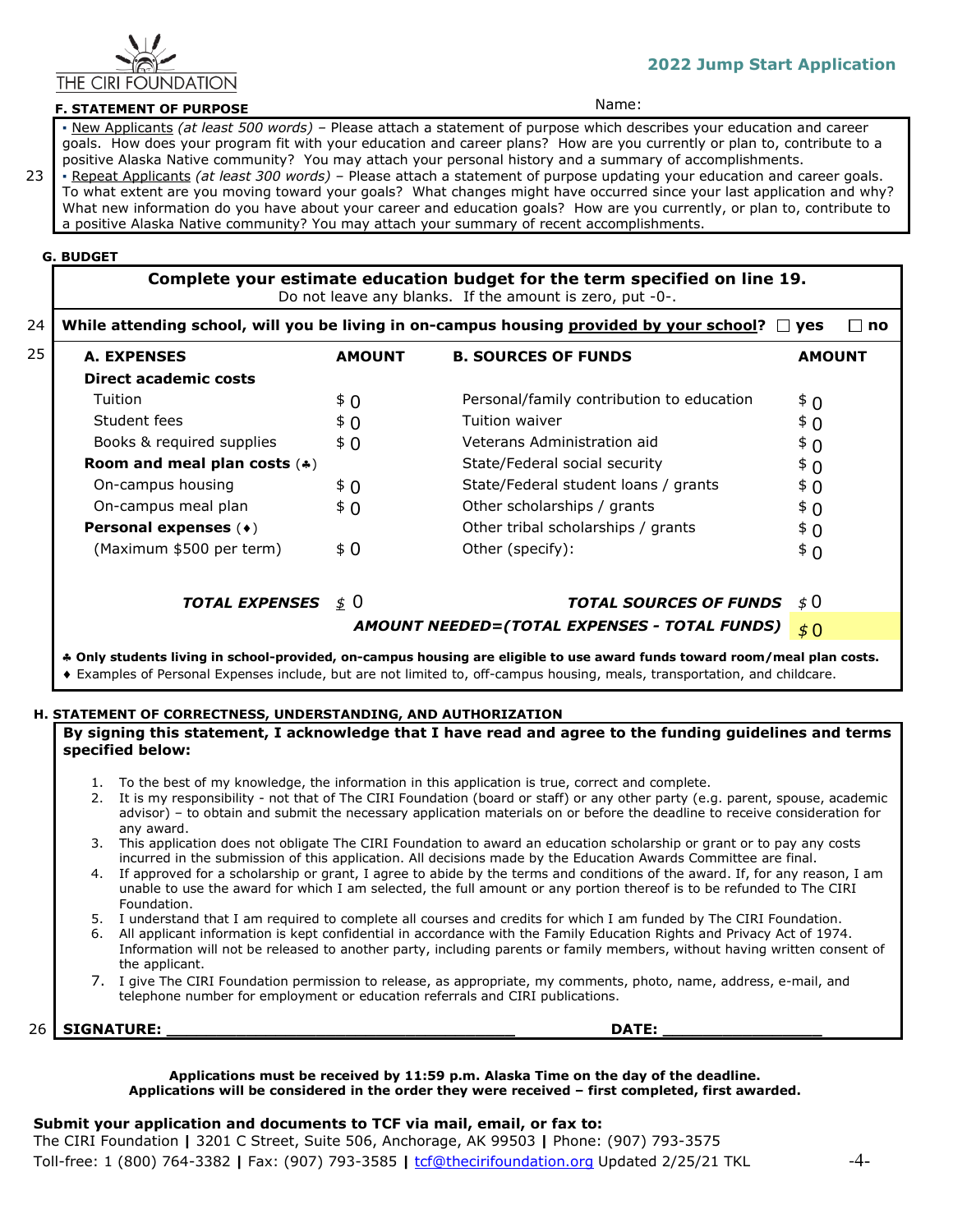

# **JUMP START AWARD GUIDELINES**

The CIRI Foundation Jump Start Awards are open to direct lineal descendants (either natural-born or legally adopted) of original enrollees of CIRI. Individuals who have inherited or received gifted shares do not qualify as original enrollees. Alaska Native, voting CIRI shareholders that are not direct lineal descendants of an original enrollee may be eligible through the Raven Fund Jump Start program. *All scholarships are made subject to available funding and up to the amounts listed below.*

# **JUMP START APPLICANTS ARE:**

Students accepted or enrolled full-time or part-time at a recognized or accredited college, training program, or other authorized post-secondary education course of study while *concurrently* enrolled in high school or equivalent program.

# **AWARD USES**

The priority of The CIRI Foundation is to help you meet your direct educational expenses including tuition, student registration fees, course-required books/supplies, and on-campus housing/meal plans. If funds remain after the direct educational expenses are met, then up to \$500 per calendar year.

**JUMP START AWARD PURPOSE:** To promote preparation for successful educational attainment while concurrently obtaining a secondary education.

**Eligibility:** must be enrolled in a recognized or accredited college, training program, or other authorized post-secondary education course of study while *concurrently enrolled* in high school or equivalent program Must currently have and maintain at least a 2.5 grade point average

**Amount:** Up to \$2000 received during a calendar year.

**Duration:** May re-apply each quarter of a calendar year until the grant cap is reached. May re-apply the following calendar year after grant cap has been reached.

**Deadlines:** March 31, June 30, September 30, December 1

# **DEADLINES**

Applications must be **received by** The CIRI Foundation on or before the deadline to receive consideration. Late applications will not be considered. The stated deadline remains in effect whether the day falls on a weekend or a holiday. Submit your application **before** the start date of your coursework. Courses completed before the application deadline are not eligible for funding.

When TCF receives more eligible applications than the available funding, meeting the minimum selection criteria does not guarantee funding at any level. Applicants are considered for the appropriate award category based on their submitted information.

## **NOTIFICATION OF FUNDING DECISIONS**

The CIRI Foundation's Education Awards Committee makes the award selections and all decisions are final. Funding decisions are only released in writing; they are not released over the telephone or in person. Funded students are sent an award letter that contains the award terms and the responsibilities of the recipient. It is essential that award recipients read and understand the terms of their financial aid.

## **CONDITIONAL AWARDS**

If you receive a conditional jump start award, you have thirty (30) days from the date on the conditional award letter to fulfill the award requirements. Funds will be released only if the requested information is provided to The CIRI Foundation by the conditional award deadline. If an application remains incomplete after the conditional award deadline, the award is automatically canceled.

## **DISBURSEMENT OF FUNDS**

In general, award checks are made payable to your educational institution directly and do not require endorsement. Award checks are sent directly to the financial aid office address of the institution specified in your application. *Please make sure the financial aid office address is correct to avoid delay in the receipt of your financial aid.* Students receive a photocopy of the disbursement letter that accompanies the award check.

## **Applications must be received by 11:59 p.m. Alaska Time on the day of the deadline. Applications will be considered in the order they were received – first completed, first awarded.**

# **Submit your application and documents to TCF via mail, email, or fax to:**

The CIRI Foundation **|** 3201 C Street, Suite 506, Anchorage, AK 99503 **|** Phone: (907) 793-3575 Toll-free: 1 (800) 764-3382 **|** Fax: (907) 793-3585 **|** [tcf@thecirifoundation.org](mailto:tcf@thecirifoundation.org) Updated 2/25/21 TKL -5-